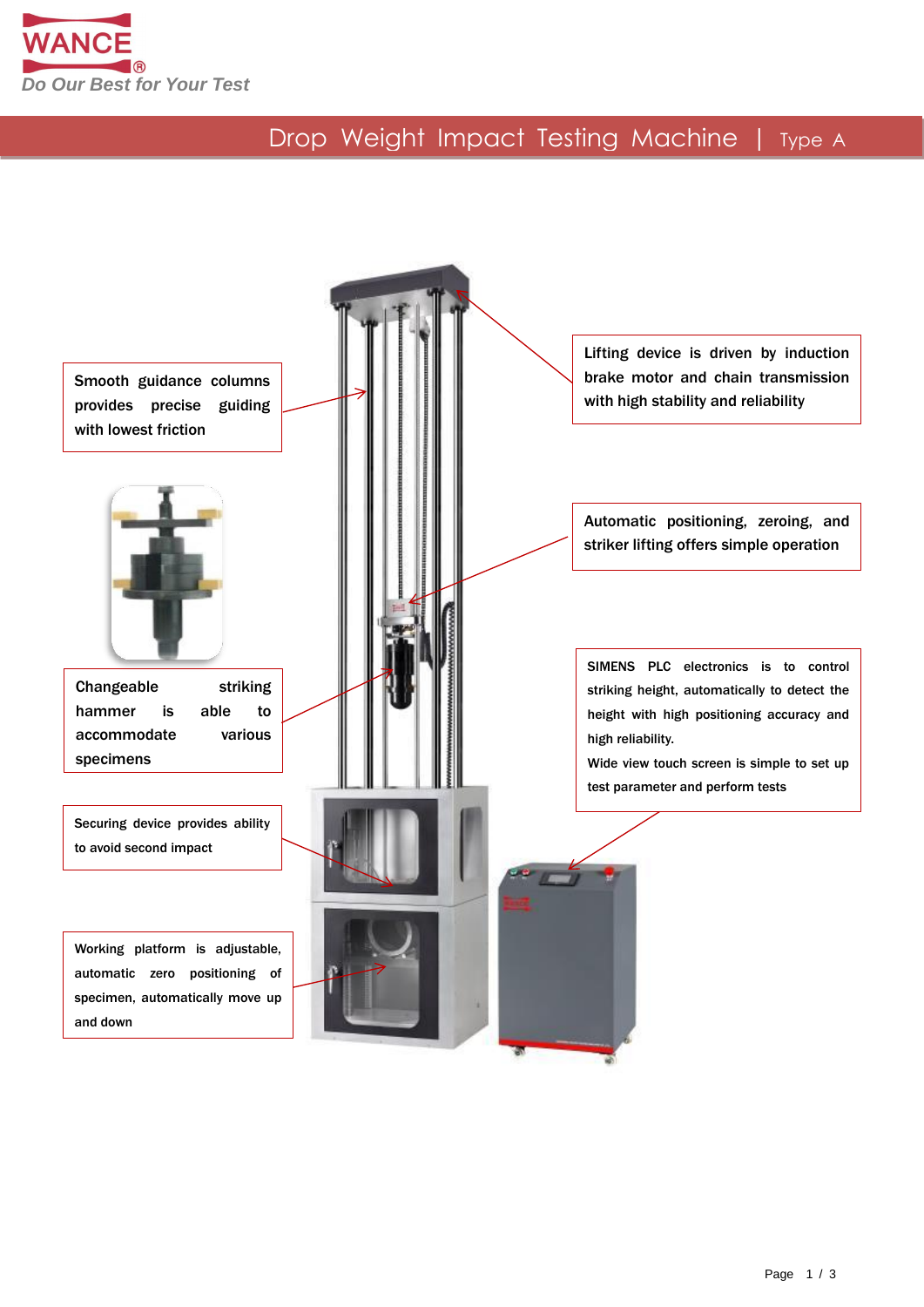## Drop Weight Impact Testing Machine | Type A

#### Maximum impact energy: 300J

#### **Standards**

ISO 3127, ISO 4422.1, BS EN 12608, BS EN 744, BS 2782-11: method 1108C ASTM D2444, GB/T 14152, GB/T 10002.1, GB/T 8814, GB/T 6112, GB/T 14153, GB/T 11548

#### Functions

This series Drop Weight Impact Testing Machine is designed to test impact resistance performance for thermoplastic pipes

#### Features

- 1. Automatic locking for second impact
- 2. Automatically locate the striking zero point
- 3. Automatic lift the tup to the preset height
- 4. Crosshead movement to adjust the test space
- 5. PLC controls for drop height location with high stability and high accuracy
- 6. Smooth column for guiding to ensure precise striking point with small resistance
- 7. Safety enclosure to protect from broken specimens



#### **Parameters**

| Model                       | <b>DIT302</b>                                                  |              |                |                |
|-----------------------------|----------------------------------------------------------------|--------------|----------------|----------------|
| <b>Type</b>                 | $A-1$                                                          | $A-2$        | $A-3$          | $A-4$          |
| Maximum impact energy (J)   | 300                                                            |              |                |                |
| Maximum impact height H (m) | $\overline{2}$                                                 |              |                |                |
| Maximum pipe diameter (mm)  | <b>Φ400</b>                                                    | Ф630         | $\Phi$ 1200    | Φ1600          |
| <b>Striker dimension</b>    | D25(SR50), D90(SR50)                                           |              |                |                |
| Dimension A x B x C         | 600x 500x3200                                                  | 850x500x3500 | 1700x1000x4400 | 2000x1000x5220 |
| (LxWxH, mm)                 |                                                                |              |                |                |
| Power supply                | 1-phase, 220V±10%, 50Hz, 1.5kW<br>3-phase, 380V±10%, 50Hz, 3kW |              |                |                |
| Weight (kg)                 | 500                                                            | 600          | 1000           | 1200           |